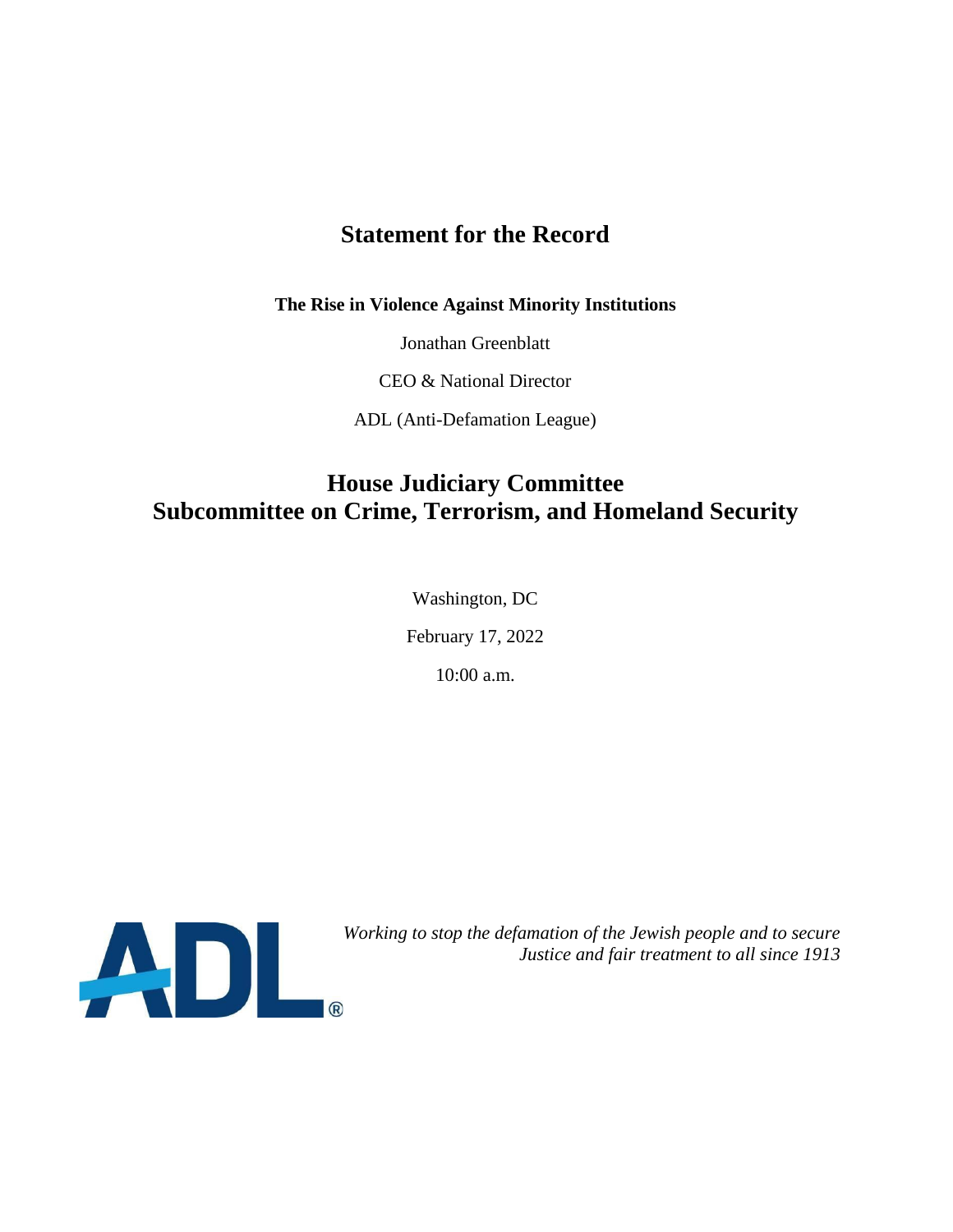# **INTRODUCTION TO ADL**

Since 1913, the mission of ADL (the Anti-Defamation League) has been to "stop the defamation of the Jewish people and to secure justice and fair treatment to all." Today, ADL is a global leader in exposing extremism, delivering anti-bias education, and monitoring and fighting the spread of hate in our communities and online. For decades, one of the most important ways in which ADL has fought against bigotry and antisemitism has been by investigating extremist threats across the ideological spectrum, including white supremacists and other far-right violent extremists, producing research to inform the public of the scope of the threat, and working with law enforcement, educators, the tech industry and elected leaders to promote best practices that can effectively address and counter these threats.

Domestic violent extremism and hate crimes have been on the rise in recent years. Reported hate crimes targeting Black and Asian American and Pacific Islander (AAPI) individuals and communities increased significantly over the last two years, including the terrible ongoing bomb threats against Historically Black Colleges and Universities. The Jewish community continues to be a primary target of extremists. Our hearts are with the Colleyville, Texas community that was recently shaken by the trauma of being targeted by a terrorist who took worshipers hostage during a Sabbath service at a local synagogue, one that thankfully had security-related equipment and training – resources that many faith-based communities nationwide do not have access to.

Without a doubt, right-wing extremist violence is currently the greatest domestic terrorism threat to everyone in this country. From Charleston to Charlottesville, from Pittsburgh to Poway and El Paso, we have seen the deadly consequences of white supremacist extremism play out all over this country. Moreover, at ADL we are tracking the mainstreaming, normalizing, and localizing of the hate, disinformation, and toxic conspiracy theories that animate this extremism. We cannot afford to minimize this threat. We need a bipartisan "whole of government approach" – indeed, a "whole of society" approach – to counter it, and the work must start today.

### **CURRENT TRENDS**

### **Overall Rise in Hate Crimes**

As an initial matter, we know from the available data that hate crimes overall were at historic highs in 2020 as the pandemic raged. The FBI's annual hate crimes report revealed that 2020 saw a 13 percent increase in reported hate crimes from the previous year and represented the highest total in almost two decades. A total of 8,263 hate crime incidents were reported, an increase from 7,314 in 2019. As has been the case consistently since hate crimes reporting began, race-based, and specifically anti-Black, hate crimes represented the largest portion of reported hate crimes. In 2020, there was a sharp increase in reported hate crimes targeting Black people; that number rose approximately 49 percent, from 1,930 in 2019 to 2,871. The number of reported anti-AAPI hate crimes increased significantly as well from 179 to 294. Reported gender-identity-based hate crimes also rose, from 198 to 266, which is the highest it has been since the FBI began collecting data on this category of hate crimes in 2013. Although reported "anti-Hispanic-or-Latino" hate crimes decreased slightly, the number is still the second highest it has been since 2010. Hate crimes targeting the Jewish community made up nearly 55 percent of all religion-based hate crimes in 2020. The increase in reported hate crimes came even though, for the third straight year, the number of law enforcement agencies providing data to the FBI declined.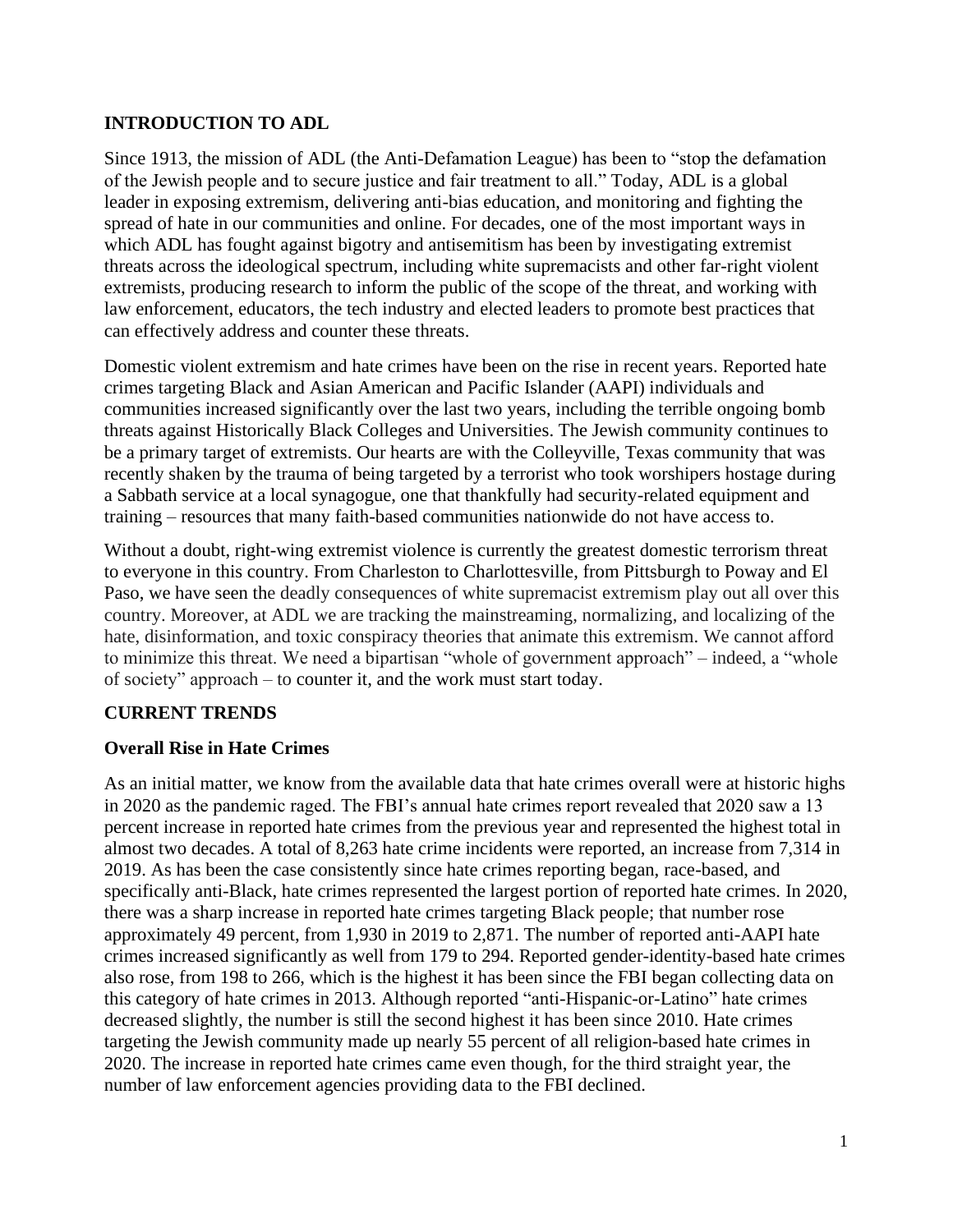However, the overall numbers reported by the FBI fail to tell the full story of hate crimes and biasmotivated incidents in this country. The FBI's hate crime data is based on voluntary reporting by local law enforcement agencies and appropriate characterization of crimes as having been perpetrated, at least in part, with bias motivation. For a variety of reasons, dozens of large cities either underreport or do not report hate crime data at all. For that reason, experts, including at ADL, know that the real volume and scope of hate crimes targeting all marginalized communities is even higher than the FBI reporting indicates.

Data collection efforts by other organizations also reveal significantly higher numbers of hatemotivated incidents, many of which do not rise to the level of a crime. For example, [Stop AAPI](https://stopaapihate.org/national-report-through-september-2021/)  [Hate](https://stopaapihate.org/national-report-through-september-2021/) counted more than 10,000 hate incidents between March 2020 and September 2021 targeting AAPI persons and conducted a survey finding that nearly one in five Asian Americans experienced a hate incident during the past year. The potentially deadly nature of the attacks on this community was brought into stark relief in March 2021 when a shooter targeted three spas in the Atlanta metropolitan area, killing eight people, including six Asian women.

#### **Colleyville and Antisemitic Violence**

Antisemitism is an ongoing threat to the American Jewish community. According to the FBI's annual data on hate crimes, crimes targeting the Jewish community consistently constitute over half of all religion-based crimes. The number of hate crimes against Jews has ranged between 600 and 1,200 each year since the FBI began collecting data in the 1990s. There were 683 hate crimes against Jews in 2020, 963 in 2019 and 847 in 2018.

A violent attack against the Jewish community occurred just recently, on January 15, 2022, when a gunman entered Congregation Beth Israel in Colleyville, Texas, during services, taking three congregants and the rabbi as hostages. Though the standoff thankfully ended with all hostages freed and physically unharmed, the violent act reinforced the urgent need to address the threat of antisemitic violence – experienced by the Colleyville community and far too many others. The fact that the Colleyville attacker travelled from the United Kingdom underscores that there can be foreign influences on domestic terrorism, either through incitement, coordination, or direct participation.

#### **Rising Antisemitism**

ADL has recorded a 60 percent increase of antisemitic incidents over the past five years. While antisemitism has commonalities with racism, anti-Muslim bias, xenophobia, homophobia, transphobia, misogyny and other forms of hate and discrimination, it also has certain unique characteristics as a specific set of ideologies about Jews that has migrated across discourses – and across centuries. In almost every part of our society, this hatred has been conjured and adjusted to suit the values, belief, and fears of specific demographics and contexts. Thus, the underlying conspiracy theories employing Jew-hatred morph to fit the anxieties and upheavals of the time – for example, that Jews were responsible for the Black Death in medieval times and for "inventing," spreading, or profiting from COVID-19 in the  $21<sup>st</sup>$  century. Or that Jews exercise extraordinary power over governments, media, and finance – from the charges of a conspiracy to achieve world domination set forth in the Protocols of the Elders of Zion and used by the Nazis, to thinly veiled antisemitism blaming "globalists" and "cosmopolitan elites" for all the ills of the world and for conspiring to impose a ["New World Order.](https://www.adl.org/resources/glossary-terms/new-world-order)" We cannot fight antisemitism without understanding how it is both intertwined with other forms of prejudice and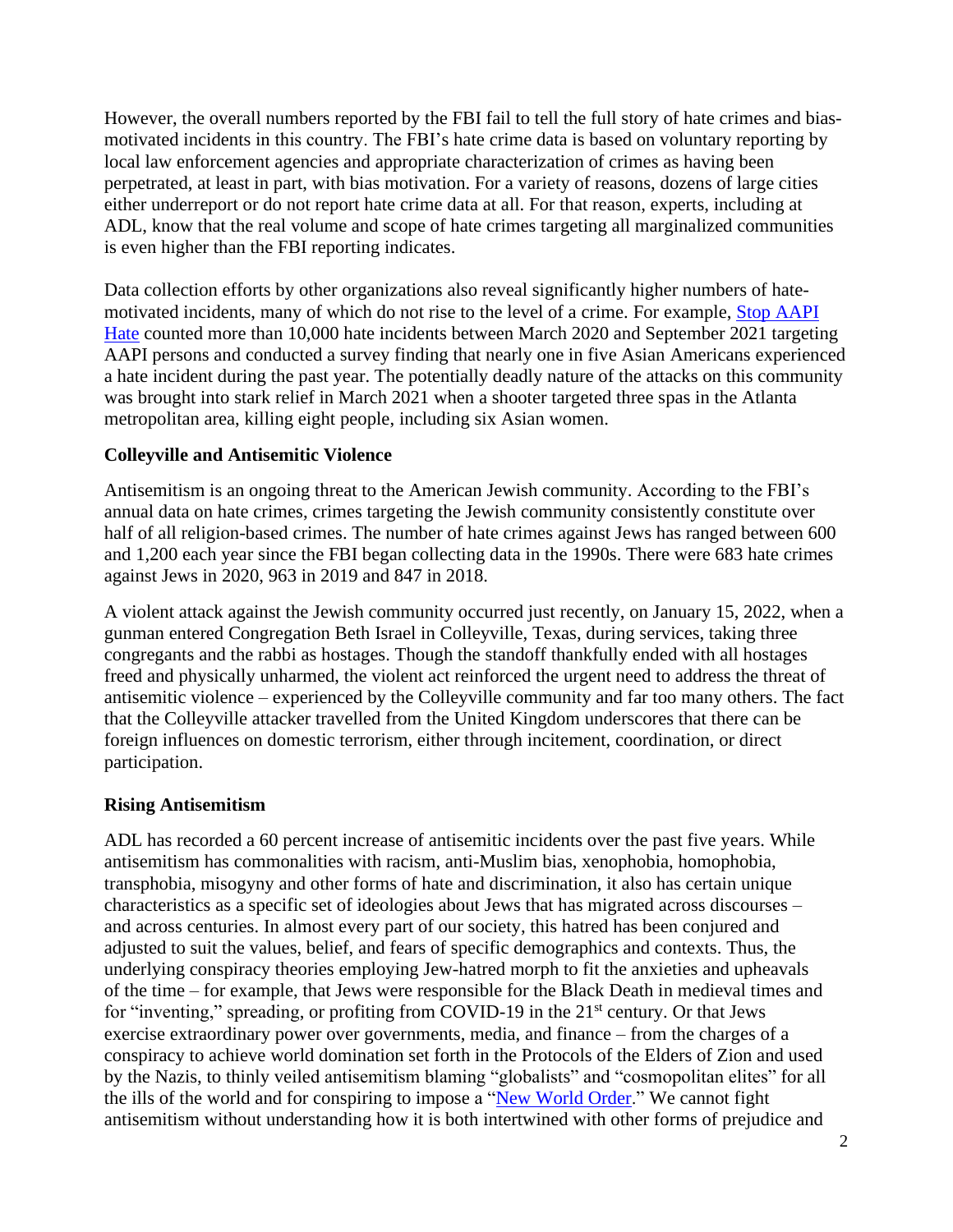how it is unique. ADL's resource, Antisemitism Uncovered: A Guide to Old Myths in a New [Era,](https://www.adl.org/antisemitism-uncovered-a-guide-to-old-myths-in-a-new-era) offers comprehensive information about the history and current manifestations of antisemitism.

Each year, the ADL Center on Extremism tracks incidents of antisemitic harassment, vandalism, and assault in the United States. Since 1979, we have published this information in an annual [Audit of Antisemitic Incidents.](https://www.adl.org/audit2020#executive-summary) In 2020, ADL tabulated 2,024 reported antisemitic incidents throughout the United States. This is a 4 percent decrease from the 2,107 incidents recorded in 2019 but is still the third-highest year on record since ADL began this tracking. Known extremist groups or individuals inspired by extremist ideology were responsible for 331 incidents in 2020, up from 270 incidents in 2019. This represents 16 percent of the total number of incidents in 2020.

More recently, analysis from the ADL Center on Extremism reveals that antisemitic incidents in the U.S. more than doubled during the May 2021 military conflict between Israel and Hamas and its immediate aftermath compared to the same period in 2020. After peaking during that period, incident levels gradually returned to a baseline level.

### **Threats to HBCUs**

Over the last several weeks, America's Historically Black Colleges and Universities (HBCUs) have been targeted by widespread and repeated bomb threats. While the cases are still under investigation, law enforcement authorities reportedly believe the threats are racially motivated. It is no coincidence that HBCUs, a longstanding symbol of Black resilience and excellence, were targeted at the start of Black History Month and during a time of widespread and "equal opportunity" hate, which has affected marginalized communities nationwide.

### **Murder and Extremism: By the Numbers**

[New research](https://www.adl.org/murder-and-extremism-2021) from the ADL Center on Extremism finds that, in 2021, domestic extremists killed at least 29 people in the United States, in 19 separate incidents. This represents a modest increase from the 23 extremist-related murders documented in 2020 but is far lower than the number of murders committed in any of the five years prior (which ranged from 45 to 78). While this could be cause for optimism, more likely it is the result of COVID-19 lockdowns reducing mass gatherings and the increased attention of law enforcement following the January  $6<sup>th</sup>$ , 2021 insurrection.

Most of the murders (26 of 29) were committed by right-wing extremists, consistent with trends lasting more than a decade in this country. Of the 333 right-wing extremist-related killings over the last 10 years, at least 73 percent have been at the hands of white supremacists.

### **White Supremacist Propaganda**

The ADL Center on Extremism [t](https://www.adl.org/who-we-are/our-organization/advocacy-centers/center-on-extremism)racked a near-doubling of white supremacist propaganda efforts in 2020, which included the distribution of racist, antisemitic, and anti-LGBTQ+ fliers, stickers, banners and posters. The 2020 data shows a huge increase of incidents from the previous year, with a total of 5,125 cases reported to ADL (averaging more than 14 incidents per day), compared to 2,724 in 2019. This is the highest number of white supremacist propaganda incidents ADL has ever recorded. The number of propaganda incidents on college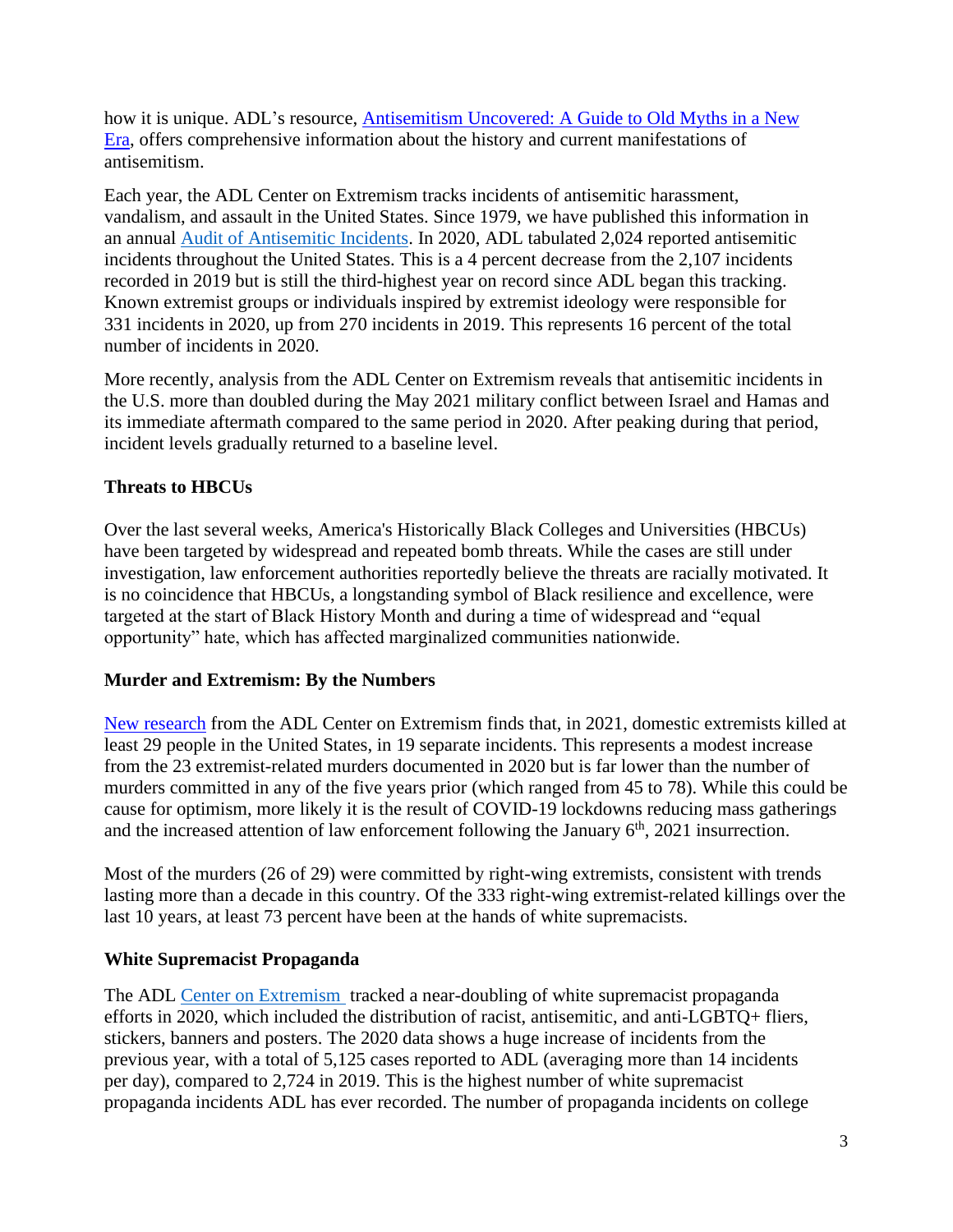campuses dropped by more than half, perhaps due to COVID-19 restrictions.

One of the most prolific of the white supremacist groups engaged in vandalism and the distribution of propaganda in 2020 is Patriot Front. Patriot Front split from another white supremacist group, Vanguard America, which had participated in the deadly Charlottesville Unite the Right rally in 2017 and whose symbols were carried by the man convicted of ramming a car into a group of counter-protesters, killing Heather Heyer. Many of those associated with Vanguard America who subsequently associated with Patriot Front had been at the 2017 Unite the Right Rally.

Propaganda gives white supremacists the ability to maximize media and online attention, while limiting the risk of individual exposure, negative media coverage, arrests, and public backlash that often accompanies more public events. The barrage of propaganda, which overwhelmingly features veiled white supremacist language with a "patriotic" slant, is an effort to normalize white supremacists' message and bolster recruitment efforts while targeting marginalized communities including Jews, Black people, Muslims, non-white immigrants and LGBTQ+ people.

# **POLICY RECOMMENDATIONS**

## **Addressing Modern Terrorist Threats**

We need a whole-of-government approach to address the extremist threat that the Jewish community, and many others, are facing and will continue to face in the years to come. The framework that ADL has created – the PROTECT plan – is a comprehensive, seven-part plan to mitigate the threat posed by domestic extremism and domestic terrorism while protecting civil rights and civil liberties. Together, focusing on these seven categories can have an immediate and deeply significant impact in preventing and countering domestic terrorism – more so than any one action, policy, or law – and can do so while protecting civil rights and liberties and ensuring that government overreach does not harm the same vulnerable people and communities that these extremists target.

- **Prioritize Preventing and Countering Domestic Terrorism:** We urge Congress to adopt a whole-of-government and whole-of-society approach to preventing and countering domestic terrorism.
- **Resource According to the Threat**: We must ensure that the authorities and resources the government uses to address violent threats are proportionate to the risk of the lethality of those threats. In other words, allocation of resources must never be politicized but rather based on transparent and objective security concerns.
	- o Legislation that facilitates transparency in resourcing can help ensure this crucial oversight, such as the transparency mechanisms and related measures in the Domestic Terrorism Prevention Act, H.R. 350 (DTPA). We urge Congress to pass the DTPA immediately; doing so can help lay a foundation on which to build an effective and comprehensive approach to addressing the threat.
- **Oppose Extremists in Government Service:** It is essential that we recognize the potential for harm when extremists gain positions of power, including in government, law enforcement, and the military.
- **Take Domestic Terrorism Prevention Measures:** We must not wait until after someone has become an extremist or a terrorist attack has happened to act. Effective and promising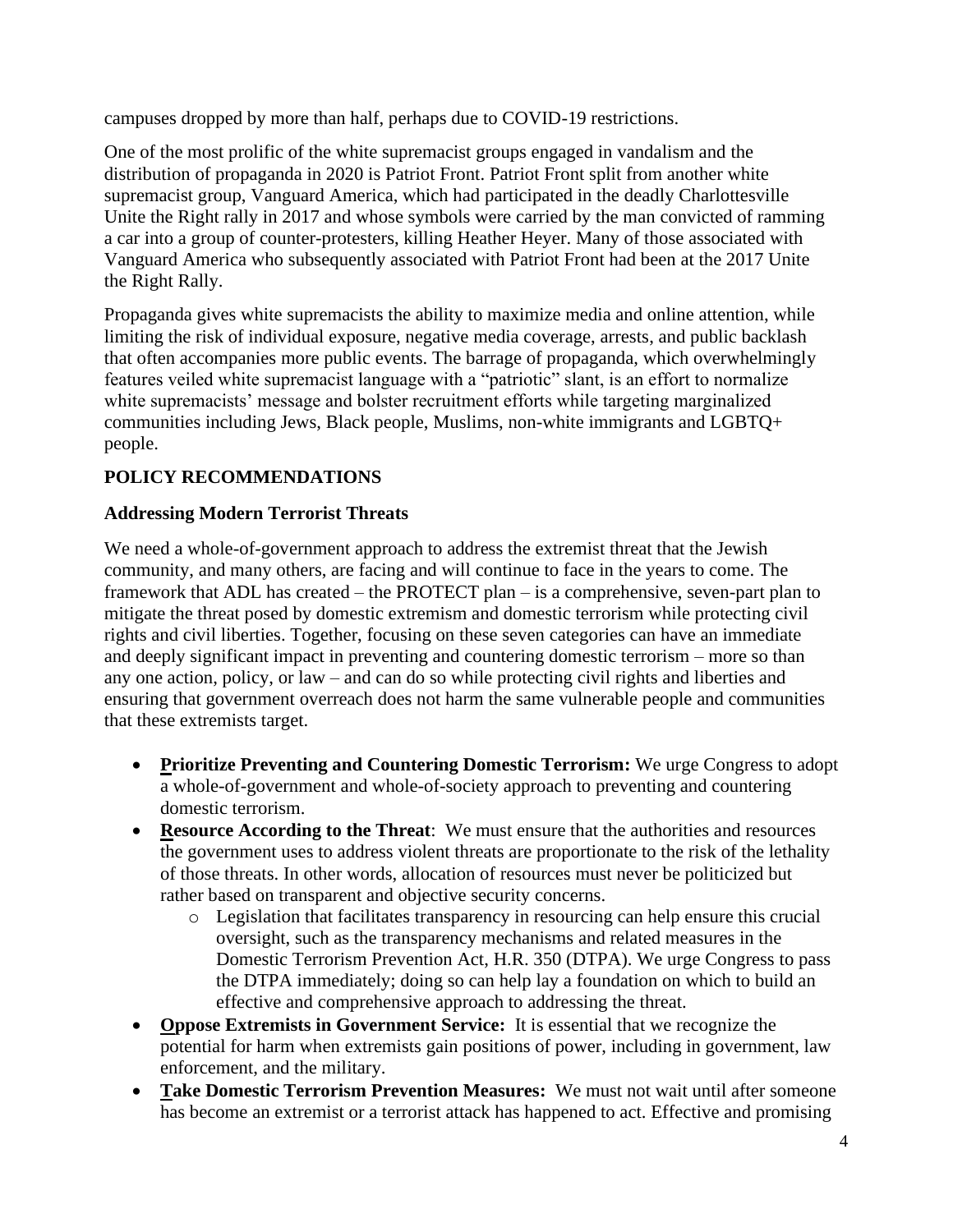prevention measures exist, which should be scaled.

- **End the Complicity of Social Media in Facilitating Extremism:** Congress must prioritize countering online extremism and ensuring that perpetrators who engage in unlawful activity online can be held accountable. Online platforms often lack adequate policies or enforcement practices to mitigate extremism and hate equitably and at scale. Federal and state laws and policies require significant updating to hold online platforms and individual perpetrators accountable for enabling hate, racism, and extremist violence across the internet. In March 2021, ADL announced [the REPAIR Plan,](https://www.adl.org/repairplan) which offers a comprehensive framework for platforms and policymakers to take meaningful action to decrease online hate and extremism.
- **Create an Independent Clearinghouse for Online Extremist Content:** Congress should work with the Biden-Harris Administration to create a publicly funded, independent nonprofit center to track online extremist threat information in real-time and make referrals to social media companies and law enforcement agencies when appropriate.
- **Target Foreign White Supremacist Terrorist Groups:** Congress must recognize that white supremacist extremism is a major global threat of our era and mobilize with that mindset.

## **Nonprofit Security Grant Program**

The Nonprofit Security Grant Program (NSGP) is an essential tool in protecting nonprofits, including houses of worship and other faith-based organizations. The program can be used for training and equipment to secure facilities, such as synagogues like the one in Colleyville, Texas, whose leadership took advantage of the program. Far too many houses of worship do not. And those that do apply have a frustratingly low likelihood of receiving financial relief from the program for securing themselves. For houses of worship, community needs should be more front of mind than providing for their own security or raising funds for security precautions.

In the last grant cycle, 3,361 applicants requested \$399,763,916 in NSGP grants, according to FEMA. Congress had only funded the program at \$180 million, providing for a maximum of only 45 percent of security costs that nonprofits had assessed were necessary for their community's security. That funding gap represents almost \$220 million in unfunded liabilities for nonprofit organizations in an era of high and rising threats from domestic violent extremists. While the synagogue in Colleyville had fortunately been aware of this opportunity – and received some benefits from it – try to imagine all of the synagogues, churches, gurdwaras, and other community pillars lacking resources, and further, those that lack even the awareness of the program at all. While it might be fair to say that not all applications for funding are perfectly executed, it would also be fair to note that these are community institutions – not professional government contractors – navigating complex bureaucratic requirements when they should be focused on their communities. In this era of extreme threats to houses of worship, our communities deserve more.

### **Recommendations for Reforming the Nonprofit Security Grant Program**

NSGP poses a significant opportunity to help secure our communities. Even modest reforms can provide significant support. ADL recommends that Congress take on the following reforms: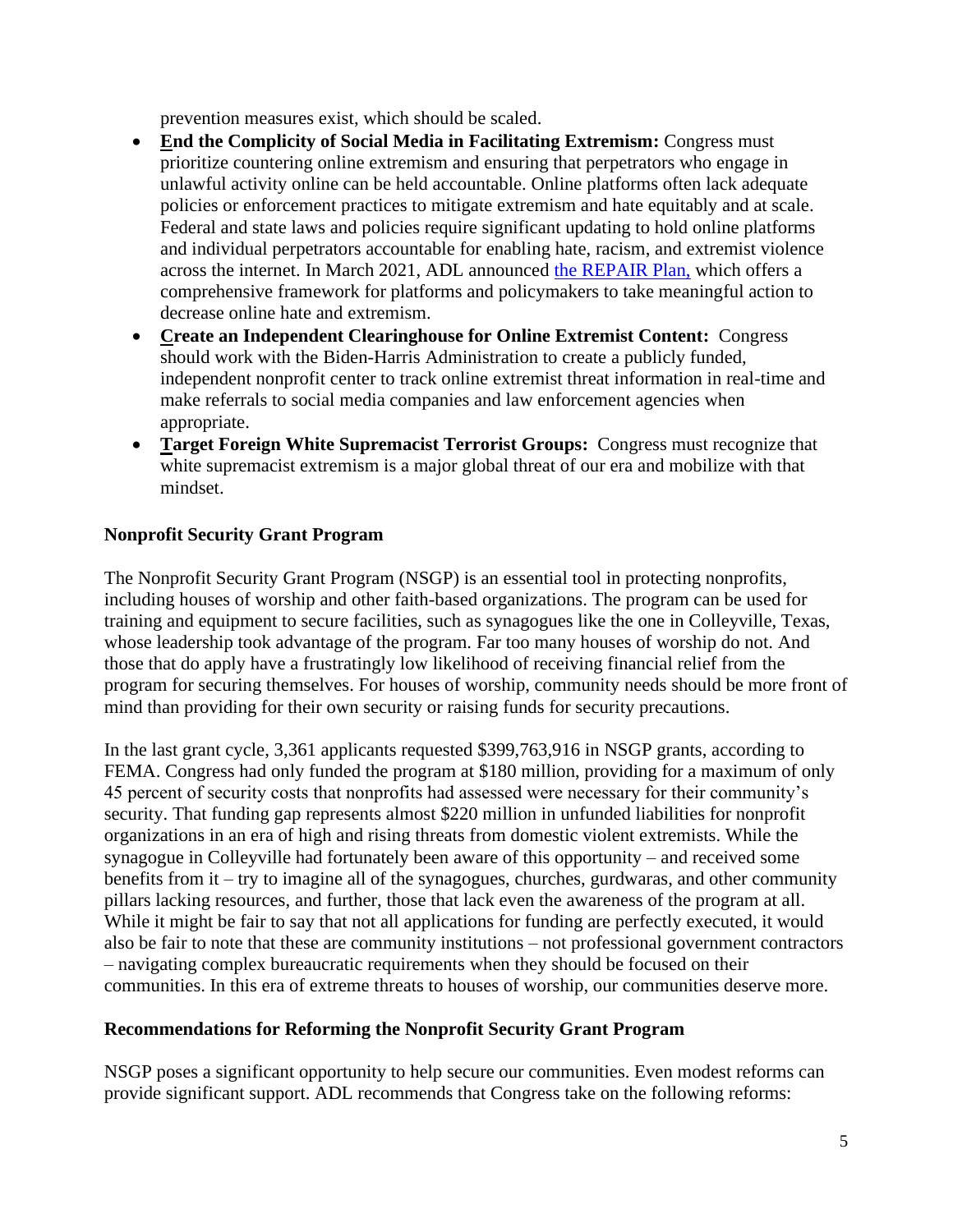- **Significantly increase the pool of available funding for NSGP:** Funding NSGP at \$360 million last year would have ensured that 90 percent of applicants received funding. For many grant programs, funding a small percentage of applications is a signal of the competitiveness of the program. However, NSGP does not fund nonprofits performing government services, it funds nonprofits who need government support. It should not be competitive, it should be helpful. We should expect even more applications in the future, as more organizations should be made aware of the program, and the threat trends show an increase in risk. As such, \$360 million is the minimum amount that community organizations need to secure themselves in this era of severe risk.
- **Scale outreach and engagement to increase the applicant pool:** Not enough states avail themselves of the program, and many community organizations are not aware of it. Following the Colleyville tragedy, ADL heard from many community partners that they were not aware of the funding available. While ADL can make partners aware of the opportunity – and urge state governments to increase their efforts within their states – DHS must step up. DHS should significantly increase engagement with communities and with state governments to broaden the number of applicants seeking support from the program.
- **Scale outreach and engagement to guide applicants:** Nonprofits like houses of worship are not government contractors; the burdensome bureaucratic requirements of federal funding applications may be familiar to organizations with direct experience applying for federal grants, but for most NSGP applicants, applying is a new and unusual process. As such, DHS should increase its guidance to potential applicants on how to be successful when applying for funds. Applying for NSGP grants should not be a competition, pitting congregation against congregation. It should be a way to support all communities under threat.
- **Broaden the spectrum of eligible grantee expenses:** NSGP funds can be used for security training and equipment to guard against threats that are "terroristic." "Terroristic" is not a term many applicants may be familiar with. Moreover, it should be interpreted as broadly as possible, such as including threats from domestic extremist organizations based on the tactics those organizations use. As such, safeguarding against cybercrimes, such as hacking a website, and other targeted harassment that bears the hallmarks of the behavior of hate-based movements that sometimes use terrorism should be allowable expenses. The interpretation of guidance on expenses should track the guidance on threats provided by DHS and other law enforcement and intelligence entities, which note that domestic terrorism represents the top terrorist risk to Americans domestically. The full scope of domestic terrorist tactics should be considered when making programmatic decisions.
- **Provide full support to DHS to faithfully execute a scaled program:** Grant management is a technical skill, and oversight is incredibly important for large funds. DHS should not be expected to adapt to the heightened threat environment without further resources to ensure funding is spent effectively and to provide necessary outreach. DHS should receive additional staff and other resources to administer the program, as well as new funding streams for additional outreach to potential applicants.
- **Ensure transparency and oversight in the administration of the program:** While DHS must be empowered to help community members secure themselves, it cannot be allowed to operate without careful oversight. We must acknowledge that some communities may feel less empowered, not more, when seeing DHS increase its resources. The program should be reviewed through a civil rights and civil liberties lens. Further, it is difficult for the public to determine how funding has been dispersed: DHS should release a public,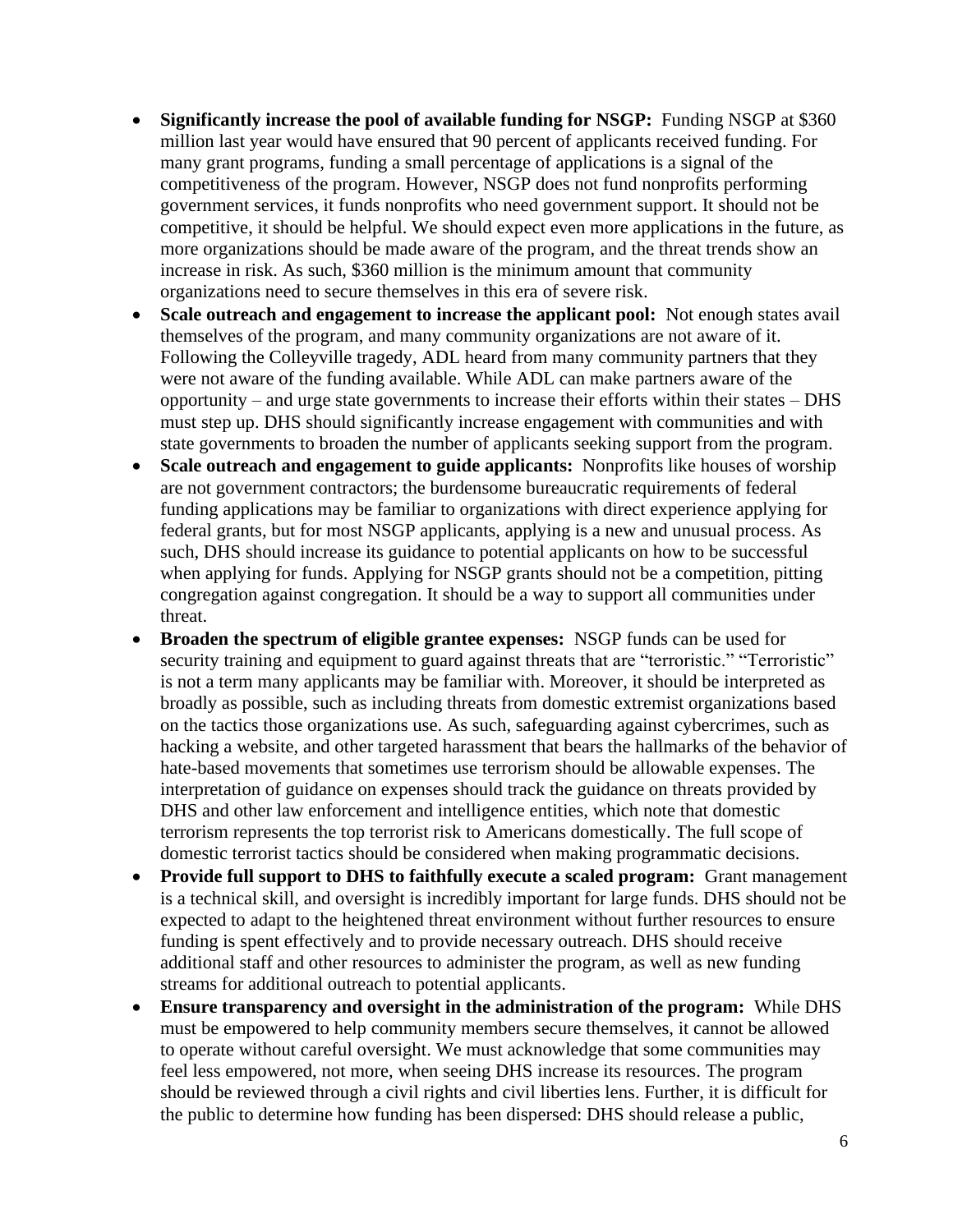annual report on the program, and Congress should ensure that the resources provided to DHS for this objective are being used proportionate to the evidence of terroristic threats.

#### **Implementing a Comprehensive Approach to Preventing and Responding to Hate Crimes**

Congress took a significant step forward in improving our nation's response to hate crimes by passing the COVID-19 Hate Crimes Act in 2021, which included the Jabara-Heyer NO HATE Act. The bill included crucial measures to expedite an Attorney General review of hate crimes nationwide, require the promulgation of guidance to law enforcement agencies regarding best practices for establishing hate crime reporting tools and collecting data on these crimes, and created new grant programs to provide much-needed resources to establish state-run hate crime hotlines and improve hate crime reporting to the FBI. The Department of Justice has already made strong progress in implementing provisions of this law; however, full implementation of all of the important new grant programs requires that Congress appropriate funds for them. ADL urges Congress to appropriate \$15 million for grant programs to implement the National Incident-Based Reporting System, to create State-run hate crime reporting hotlines, and to conduct training and develop protocols for identifying, analyzing, investigating, and reporting hate crimes.

However, passing the COVID-19 Hate Crimes Act should not represent the end of Congressional efforts to address hate crimes; there remains significant work to do to implement a comprehensive and data-informed approach to this devastating problem. A necessary prerequisite to developing such an approach is having complete and reliable data about hate crimes – data that does not currently exist. Multiple factors contribute to deficits in our knowledge about the full scope and nature of hate crimes, including victimized communities' distrust and avoidance of law enforcement agencies; lack of training for officers in recognizing and investigating bias motivations; and frontline agencies' limited capacity to maintain and share records with the FBI. Some of these challenges can begin to be addressed through full implementation of the NO HATE Act; however, there remains one key weakness in the current hate crime data collection program – it relies on voluntary participation by state and local law enforcement. Congress must evaluate options for making hate crime reporting mandatory by all law enforcement agencies.

In addition to ensuring a robust system of hate crime reporting, we must also invest in communitycentered approaches to preventing hate crimes from occurring in the first place. The communities that are most impacted by hate crimes must be positioned to lead efforts to develop policies and programmatic approaches to address this problem. One way that the Administration can immediately support this community-focused preventative work is through a revitalized Community Relations Service (CRS) at the Department of Justice. CRS is the only federal agency dedicated to working on the ground with community groups to resolve local conflicts and prevent and respond to hate crimes and incidents. CRS works to build relationships with community stakeholders before tragedy occurs, helping ensure that crisis response can be both timely and meaningful. CRS's focus on prevention provides a unique value-add to communities, bringing experts to help problem-solve and build local capacity to prevent and respond to conflict, tension, and bias-motivated incidents. CRS also provides crucial relationship-building programs designed to strengthen relationships between law enforcement and the community – work that is vital to effectively preventing and responding to hate crimes as many of the communities targeted by such violence often have mistrust of law enforcement rooted in historical and ongoing police violence against marginalized communities. ADL applauds the Administration's early efforts to revitalize